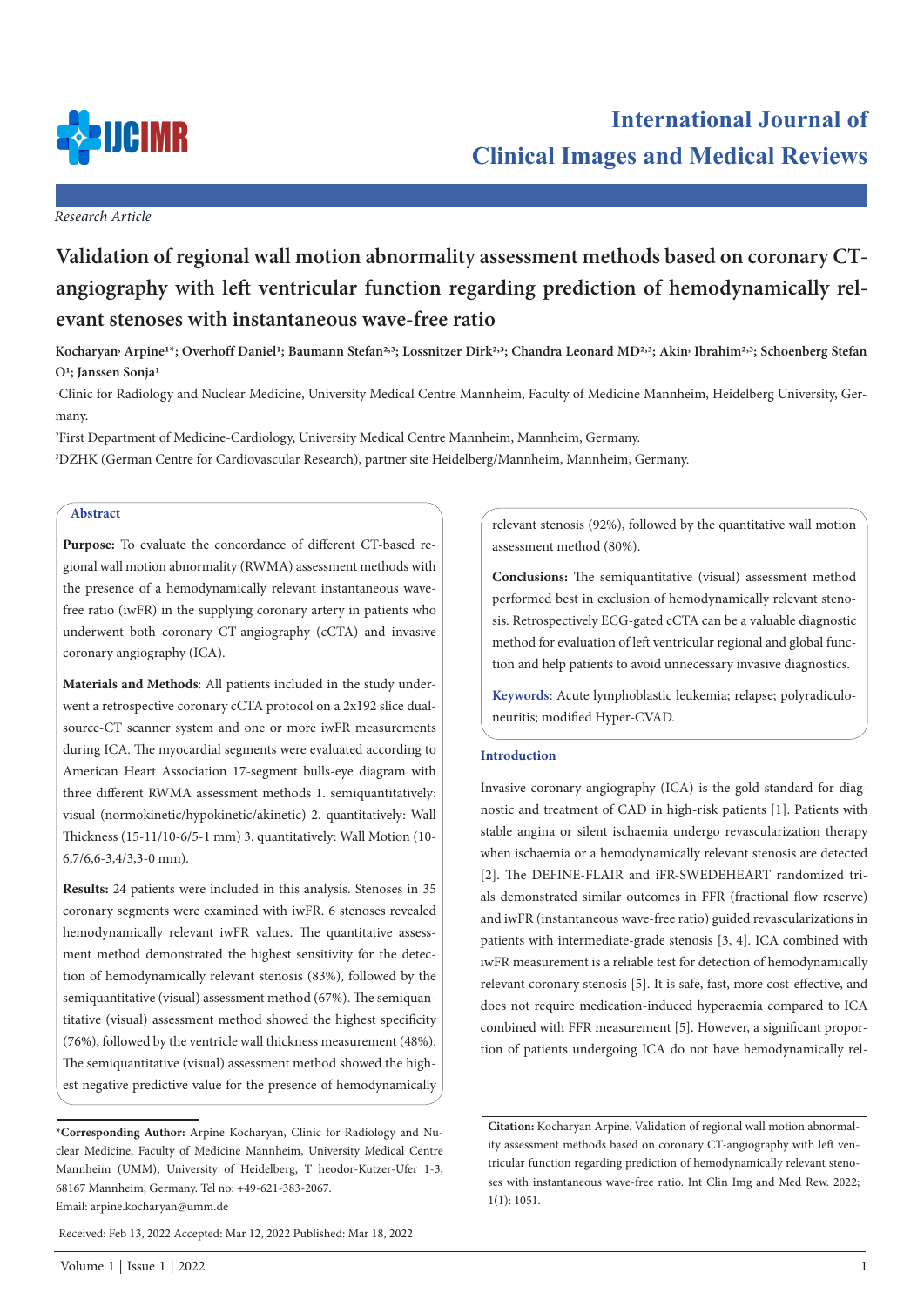evant coronary stenosis and do not need revascularization in the end [6]. Meanwhile, the number of non-invasive assessment techniques of hemodynamic relevance of a stenosis increases rapidly and their role in detection and management of CAD becomes more significant [7]. According to the recent updates of the European Society of Cardiology (ESC) guidelines, along with non-invasive functional imaging methods (MRI, SPECT, PET-CT), coronary computed tomography angiography (cCTA) is recommended to be the initial diagnostic examination in patients with suspected CAD where CAD cannot be excluded by clinical examination [1]. cCTA is an accurate and reliable diagnostic method for CAD assessment. Today, its role according to the recent guidelines lies especially in the CAD assessment of symptomatic low- and intermediate-risk patients [1].

However, a meta-analysis performed by Knuuti et al (2018) showed that coronary CTA demonstrates high sensitivity and specificity in detection of anatomical stenosis, while exclusion accuracy of hemodynamically relevant stenosis compared to ICA combined with FFR measurement remains unsatisfactory [8].

Left ventricular (LV) function abnormalities are considered important markers of CAD along with perfusion assessment and anatomical examination of coronary arteries [9]. Several authors have reported high accuracy and reliability of ECG-gated cardiac computed tomography in assessment of LV function [10, 11]. In addition, since impaired regional LV motion is an important sign of myocardial ischemia, the regional LV function also needs to be reported along with the global LV function [12].

The aim of this study is to compare the efficacy of semiquantitative and quantitative regional LV function parameters derived from retrospectively ECG-gated cardiac computed tomography in comparison to the reference standard iwFR performed in the course of ICA in the diagnosis of hemodynamically relevant stenosis.

## **Materials and Methods**

#### **Study population**

This was a retrospective method-comparison study. All examinations were clinically indicated. Patients were diagnosed and treated according to national and international guidelines. Local review board approval was waived due to the retrospective character of this study. The patient data were collected from the local database of the University Medical Centre Mannheim. Images acquired from the patients with clinical symptoms of chronic CAD who underwent both retrospectively ECG-gated cCTA examination and ICA combined with iwFR at the University Medical Centre Mannheim in the years 2017 and 2018, and who were diagnosed with one or more coronary artery stenosis with at least one lesion examined by means of iwFR were included in the study. Patients with more than one atherosclerotic plaque within a single coronary artery (tandem coronary stenosis) were excluded, due to known technical limitations associated with the iwFR measurement. Individuals with stenosis within ramus intermedius (RIM) were excluded as well, since RIM and its myocardial supply is highly variable [13].

#### **cCTA protocol**

All CT examinations were performed with a third generation dualsource CT system (SOMATOM Force; Siemens Healthcare, Forchheim, Germany). Before the cCTA study, a noncontrast ECG-triggered CT scan was performed in all patients to assess the coronary calcium score and the cCTA scan was planned on these reconstructions. The retrospectively ECG-gated cCTA spiral acquisition included the following parameters: 0.25-second gantry rotation time,  $2 \times 192$  $\times$  0.6 mm detector collimation, 555  $\pm$  231 (range, from 119 to 728) reference mAs,  $80 \pm 16$  (range, from 70 to 120)-kV tube voltage, and pitch of 0.15. ECG-controlled tube current modulation was turned off in all patients. However, automated anatomic tube current modulation (CARE Dose4D, Siemens Healthcare) was used per default in all patients. Contrast medium timing was accomplished by using bolus tracking with a region of interest (ROI) placed within the descending aorta. Once a threshold of 100 HU had been exceeded within the ROI in the descending aorta, the scan automatically started after an additional delay of 5 seconds. The contrast agent administered was 400 mg/100 mL of iomeprol (Iomeron 400; Bracco Imaging S.p.A., Milan, Italy) for a total of 80 mL injected at a flow rate of 5 mL/s. This was followed by a pure saline chaser of 50 mL injected at the same flow rate. If no contraindications were present, patients were administered 0.8 mg nitroglycerine sublingually before cCTA. Patients with heart rates over 60 bpm additionally received 5 to 25 mL betablocker Beloc (metoprolol 1mg/ml) intravenously.

#### **Image reconstruction and analysis**

All contrast-enhanced cCTA data were reconstructed with a section thickness of 0.6 mm and an increment of 0.3 in the transverse plane and analysed on a multi-modality 3D-enabled workstation Cardio (Syngo VE36A; Siemens). Functional images were reconstructed with a matrix of 256x256 with a slice thickness of 1.5 mm and increment of 1.3 mm, of the full 0-100% heart cycle with either 11 (n= 16) or 21 (n= 8) phases. Epicardial and endocardial LV contours were automatically determined and manually corrected in all phases 0-100% of the heart cycle by one board-certified radiologist (S.J.) with over 6 years of expertise in cardiac CT imaging. Quantitative automated assessment of LV ejection fraction, myocardial mass ED, ED volume, ES volume, and cardiac output was calculated. End-systole and end-diastole were automatically determined (**Table 2**).

For quantitative assessment of regional wall motion abnormalities (RWMA) polar maps were automatically generated (**Figure 1** and **2**): regional myocardial wall motion, and wall thickness were depicted in the form of two polar maps.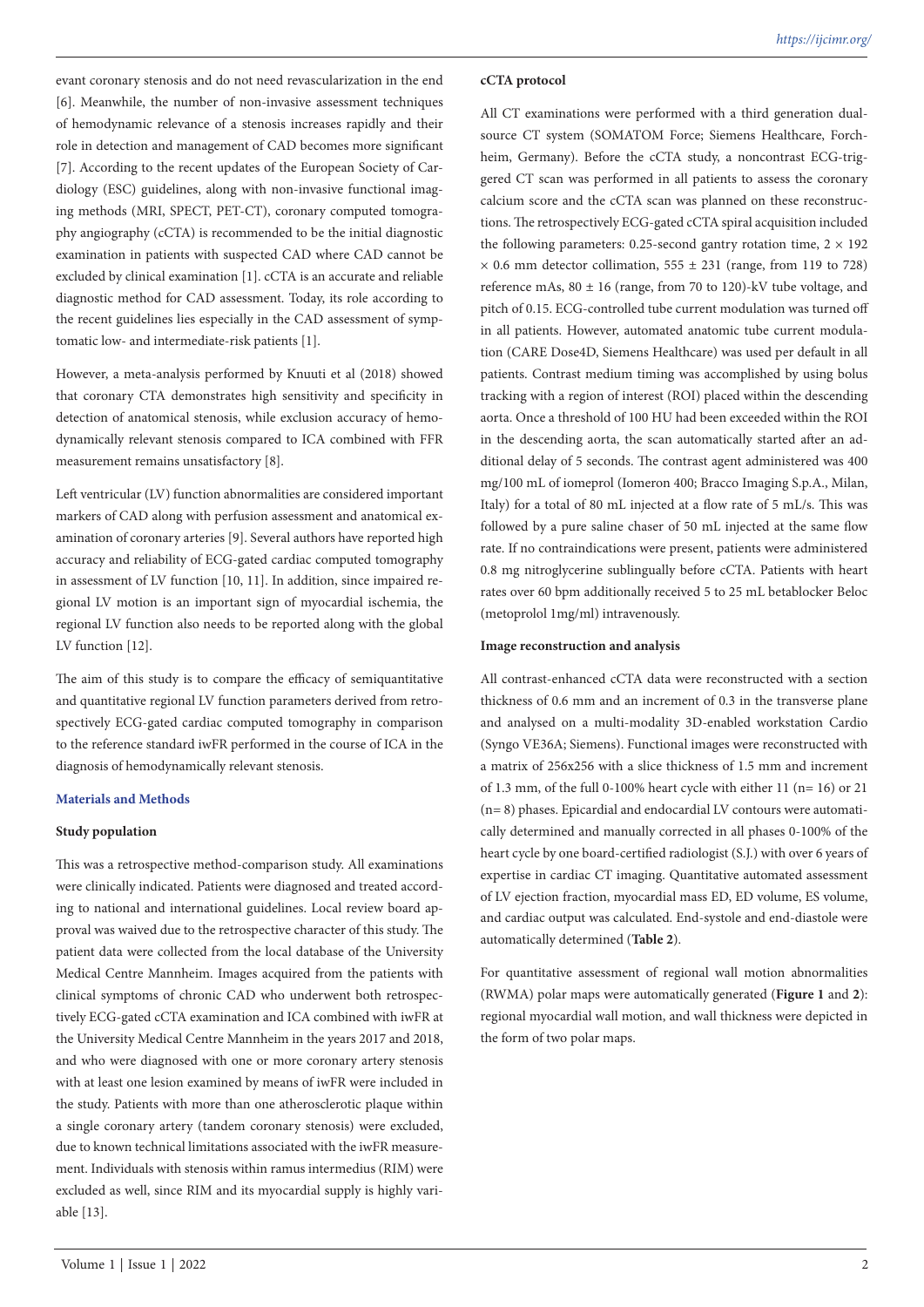

Figure 1: Case of a 78-year-old patient without hemodynamically relevant stenoses. A: the polar maps generated with syngo.via workflow Cardiac (Syngo VE36A; Siemens) demonstrate normal myocardial wall thickness and motion B: invasive coronary angiography without significant stenoses.



**Figure 2:** Case of a 48-year-old patient with symptoms of angina pectoris and a significant stenosis in the LAD (iwFR  $= 0.42$ ). A: the polar maps generated with syngo.via workflow Cardiac (Syngo VE36A; Siemens) show myocardial wall thickening and hypokinesia in the LAD territory. B: invasive coronary angiography with iwFR measurement in the LAD.

#### **Radiological assessment of RWMA**

For the evaluation of regional wall motion (RWM), the myocardium was separated into 17 segments (basal segments 1-6; mid-cavity segments 7-12; apical segments13-16; apex 17) according to American Heart Association (AHA) bulls-eye diagram [14] (**Figure 3**). RWMA were evaluated with one semiquantitative (visual) and two quantitative assessment methods. RWM was visually assessed for each segment with a 3-point Likert scale from 1 to 3: 3 for normal wall motion, 2 for hypokinetic segments, and 1 for akinetic segments. The quantitatively assessed parameters evaluated in this study were the parameters LV wall thickness and wall motion. All quantitative values corresponded to the colors on the polar maps. The color that covered more than 50% of the segment determined the quantitative value. Wall thickness was uniformly assessed at 70% of RR. Ranges between 6 and 10 mm were considered as normal and were green on the polar map. Myocardial segments with a wall thickness of 11-15 mm and 1-5 mm we evaluated as hypercontractile and hypocontractile, respectively. On the polar map the maximal values were yellow and red, and the minimal values were purple and blue. Cardiac wall motion was depicted as total

movement in mm between 0-100% RR of each myocardial segment: values between maximal contraction and maximal relaxation from 6.7 to 10 mm we classified as normal. The normal values were yellow and red on the polar map. Wall motions measured 3.4-6.6 mm and 0-3.3 mm we estimated as hypokinesia and akinesia conditions, respectively (between purple and green on the polar map).



**Figure 3:** Myocardial segments according to American Heart Association (AHA) 17-segment bulls-eye diagram. LAD: left anterior descending; LCX: left circumflex; RCA: right coronary artery.

#### **ICA**

All participants underwent ICA at the University Medical Centre Mannheim. First, each coronary vessel was evaluated visually by an experienced interventional cardiologist. If required, pathological findings or stenoses with unclear hemodynamic relevance were assessed by iwFR measurements. Unclear hemodynamic relevance was defined as a coronary artery in which the stenosis of questionable physiology with a 40–70% stenosis of the diameter on visual assessment. iwFR measurements were obtained using a coronary-pressure guidewire (Verrata™pressure wire, Volcano Corporation, Koninklijke Philips N.V. Amsterdam, The Netherlands). The pressure sensor was positioned distal to the stenosis. The optimal diastolic interval with minimized and constant microvascular resistance for pressure measurement was calculated by a dedicated software (Volcano Corporation, Koninklijke Philips N.V. Amsterdam, The Netherlands). Stenosis with iwFR equal or less than 0.89 units considered to be hemodynamically relevant [5]. Coronary arteries with stenotic plaques and iwFR equal or less than 0.89 units underwent percutaneous coronary intervention (PCI) with implantation of a drug-elution stent.

# **Statistics**

Statistical analyses were performed using MedCalc for Windows, version 19.1 (MedCalc Software, Ostend, Belgium). For the descriptive analysis mean, standard deviation, range, PPV, NPV, PLR, NLR, prevalence, AUC as well as sensitivity and specificity have been assessed. Differences between the modalities are described by the inter-rater agreement and its 95% confidence interval (CI) The Kappa (k) index was calculated as well for this purpose.

#### **Results**

#### **Patient population**

Twenty-four patients met the selection criteria. Nine of them were females and 15 males. The age of participants was equal to  $68 \pm 13$ (range, from 46 to 89) years at the time of ICA. Demographic data of the study population are shown in (Table 1).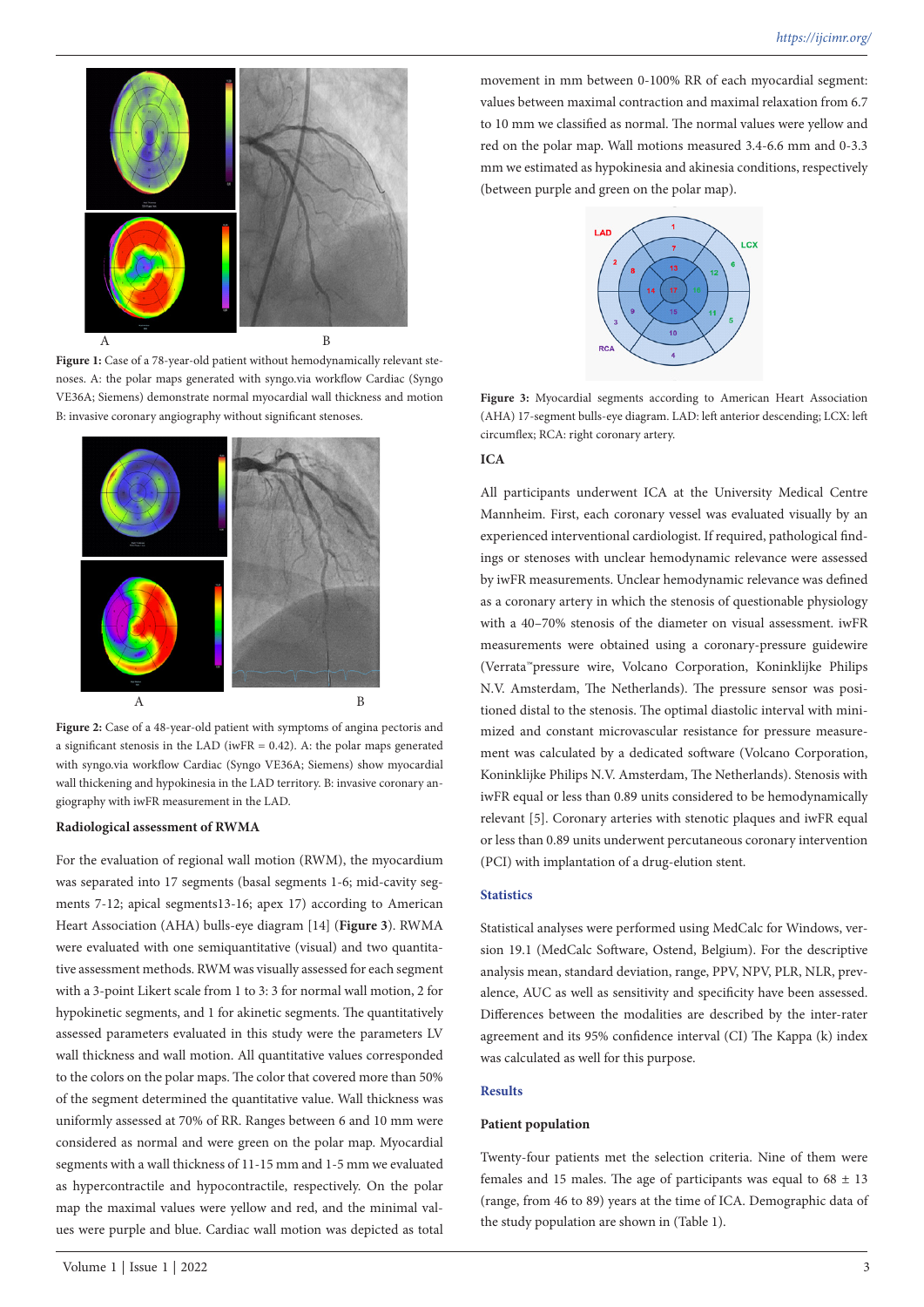**Table 1:** Demographic data, findings of coronary computed tomography (cCTA) and invasive coronary angiography (ICA).

| Parameter                                                                |                            |  |  |  |  |
|--------------------------------------------------------------------------|----------------------------|--|--|--|--|
| Patients (n)                                                             | 24                         |  |  |  |  |
| Age (years $\pm SD$ ; range)                                             | $68 \pm 13$ ; 46 - 89      |  |  |  |  |
| Men $(n \ (\%))'$                                                        | 15 males (62.5%)           |  |  |  |  |
| iwFR ≤0.89 (n $(\%)$ )                                                   | 6(17%)                     |  |  |  |  |
| $CT$ -FFR $\leq 0.8$ (n $(\%)$ )                                         | 7(20%)                     |  |  |  |  |
| Grade 5 (severe) stenosis in cCTA<br>$(SCCT$ guidelines) $(n \ (\%))$    | 15 (43%)                   |  |  |  |  |
| Agatston score (mean $\pm$ SD; range)                                    | $864 \pm 871$ ; 109 - 3246 |  |  |  |  |
| Patients with Agatston score >400                                        | 13 (72%)                   |  |  |  |  |
| Interprocedural time between cCTA<br>and ICA (days mean $\pm$ SD; range) | $11.9 \pm 22.59$ ; 0 - 89  |  |  |  |  |

Data are mean ± standard deviation (SD). iwFR: instantaneous wave-free ratio. FFR: fractional flow reserve

## **Diagnostic procedures**

# **cCTA and ICA combined with iwFR measurement**

The patients underwent cCTA and ICA combined with iwFR measurement in our radiology and cardiology department between November of 2017 and December of 2018. Twenty patients out of 24 underwent cCTA followed by ICA. In four patients cCTA was performed after diagnostic ICA without coronary angioplasty. The average time between cCTA and ICA was 11.9 (range, from 0 to 89) days. The findings of cCTA are demonstrated in (**Table 1**).

During the ICA procedure iwFR measurement was performed in 35 coronary segments with luminal narrowing. iwFR was performed mostly within LAD (49%), followed by LCX (29%), RCA (20%), and LM (3%). (Table 2 and Figure 4). Six out of 35 stenoses (17%) revealed pathologic iwFR values (≤0.89), indicating hemodynamically relevant stenosis. According to the Society of Cardiovascular Computed Tomography (SCCT) guidelines, the detected stenoses were graded moderate (grade 4) or severe (grade 5)[15]. Twenty grade 4 and 15 grade 5 stenoses were evaluated.

**Table 2:** LV functional parameters.

| Parameter                                    | Mean +stan-<br>dard deviation | Largest va-<br>lues | Lowest va-<br>lues | Normal<br>values<br>given |
|----------------------------------------------|-------------------------------|---------------------|--------------------|---------------------------|
| EF $(\% \pm SD)$                             | $64 + 19$                     | 83                  | 19                 | 56-78                     |
| Myocardial Mass<br>$ED(g \pm SD)$            | $120 + 42$                    | 197.7               | 54.5               | 118-238                   |
| Stroke Volume<br>$(ml \pm SD)$               | $102 + 33$                    | 173.2               | 52                 | 51-133                    |
| ED Volume (ml<br>$\pm$ SD)                   | $175 + 80$                    | 342.6               | 74.5               | 77-195                    |
| ES Volume (ml<br>$\pm$ SD)                   | $73 + 76$                     | 278.9               | 20.9               | 19-72                     |
| Cursor Volume<br>$135 + 71$<br>$(ml \pm SD)$ |                               | 301.6<br>49.7       |                    |                           |
| Cardiac Output<br>$(l/min \pm SD)$           | $6 + 1$                       |                     | 3.8                | $2.82 -$<br>8.82          |

EF: ejection fraction; ED: end-diastolic; ES: end-systolic



**Figure 4:** Number of stenoses in coronary arteries and segments. LAD: left anterior descending; LCX: left circumflex; RCA: right coronary artery; LM: left main.

# **CT-based RWMA assessment: semiquantitative and quantitative methods**

The quantitative assessment method of ventricle wall motion demonstrated the highest sensitivity for the detection of hemodynamically relevant stenosis (83.3%) followed by the semiquantitative (visual) assessment method (66.6%). However, the specificity of the quantitative method was low (13.7%). The semiquantitative (visual) assessment method showed the highest specificity for the detection of hemodynamically relevant stenosis (75.8%) followed by the ventricle wall thickness measurement (48%). It was shown that the wall thickness quantitative assessment was the method with the lowest sensitivity  $(16.6\%)$ .

The predictive ability of the CT-based RWMA assessment to identify the presence as well as the absence of hemodynamically relevant stenosis was evaluated too. Meanwhile, both, the highest positive and the lowest negative likelihood ratios was gained using the visual assessment method (2.7 and 0.4, respectively), followed by the quantitative methods (wall thickness measurement 0.97 and 1.7, wall motion assessment 0.3 and 1.2, consecutively). The semiquantitative (visual) assessment method showed the highest positive and negative predictive values for the presence of hemodynamically relevant stenosis (36% and 91.7 %, respectively), followed by the quantitative wall motion assessment method (16.5% and 80%, respectively). The lowest positive and negative predictive values were seen with the left ventricle wall thickness measurement (6% and 48%, consequently). The inter-rater agreement between the ICA combined with iwFR and the CT-based RWMA assessment for the detection of hemodynamically relevant stenosis was calculated using the Kappa (k) index. The agreement between ICA combined with iwFR and the CT-based RWMA visual assessment method was low (K-value of 0.32). There was no correlation between the results of the ICA combined with iwFR and the quantitative assessment of wall thickness and wall motion (K-values of -0.21 and -0.01, respectively).

See Table3 for detailed results.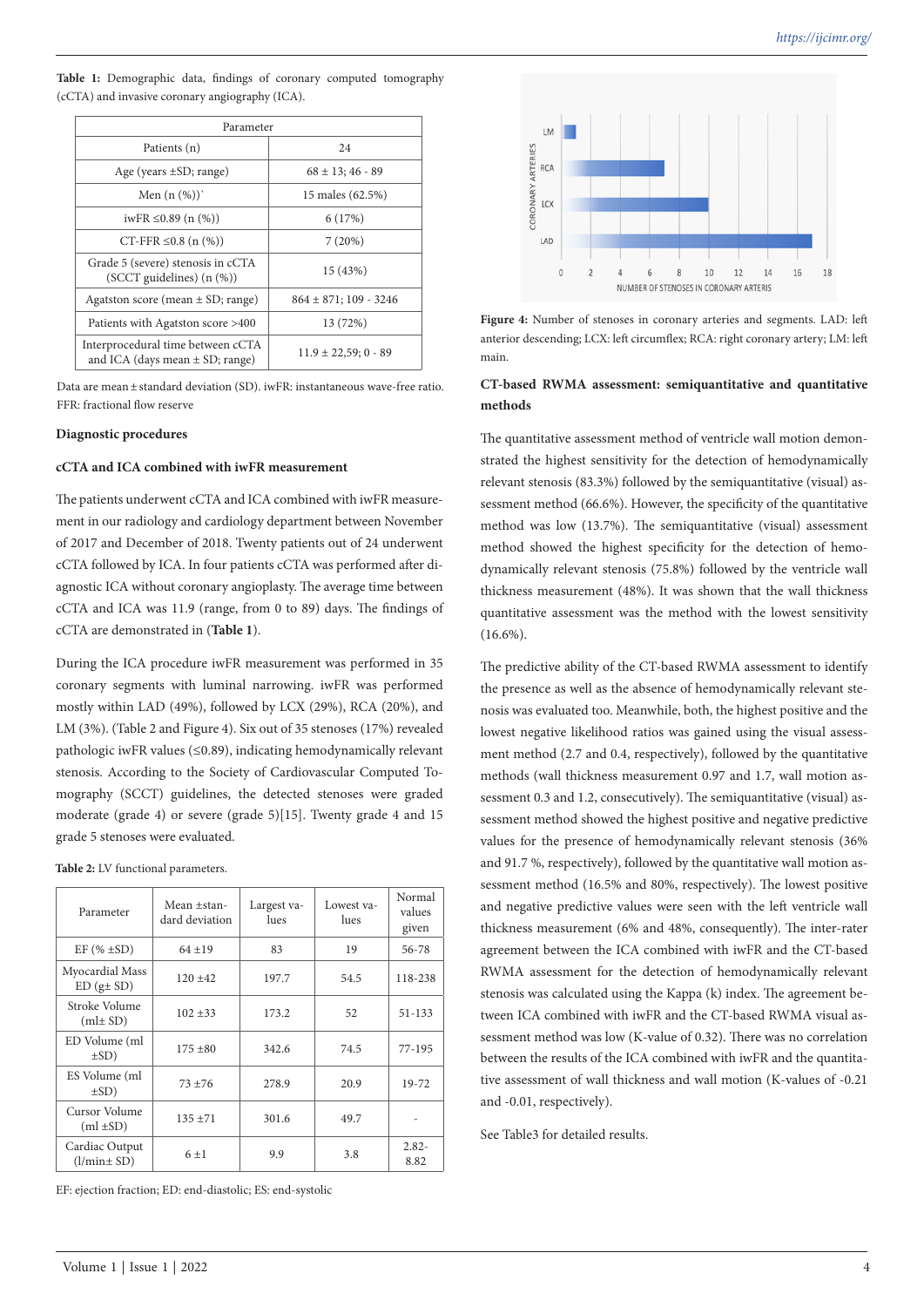| Parameter         | Sensitivity (%) | Specificity (%) | <b>PPV</b> | <b>NPV</b> | PLR | <b>NLR</b> | <b>AUC</b> | K-value | Disease Preva-<br>lence $(\% )$ |
|-------------------|-----------------|-----------------|------------|------------|-----|------------|------------|---------|---------------------------------|
|                   |                 |                 | (% )       | (%)        |     |            |            |         |                                 |
| Visual assessment | 67              | 76              | 36         | 92         | 2.8 | 0.4        | 0.7        | 0.32    | 17                              |
| Wall thickness    | 17              | 48              | 6          | 74         | 0.3 | 1.7        | 0.3        | $-0.21$ | 17                              |
| Wall motion       | 83              | 14              | 17         | 80         |     |            | 0.5        | $-0.01$ | 17                              |

**Table 3:** Diagnostic accuracy of cCTA-based semiquantitative and quantitative RMWA assessment methods compared to invasive iwFR.

PPV: positive predictive value; NPV: negative predictive value; PLR: positive likelihood ratio; NLR: negative likelihood ratio; AUC: area under the curve

#### **Discussion**

Accurate detection and revascularization of functionally relevant coronary lesions improves long-term outcomes and prevents reinterventions [16, 17]. Thus, functionally complete revascularization is the prime goal of PCI [2]. The reference standard is the invasive assessment of stenoses with iwFR or FFR measurement. None of the investigated non-invasive imaging methods for evaluation of hemodynamical relevance are recommended by the 2018 ESC/EACTS Guidelines for functional assessment of coronary stenosis [2].

RWMA targeted in our study as surrogate parameter for hemodynamically relevant stenoses can be caused by stunned or hibernating myocardium and revascularization may significantly improve myocardial perfusion [5]. The purpose of the present study was to evaluate the concordance of three different retrospectively ECG-gated cCTAbased RWMA assessment methods with the presence or absence of a hemodynamically relevant iwFR in the supplying coronary arteries in patients with suspected CAD who underwent both cCTA and iwFR measurement in the course of ICA.

Our study is one of the few investigations comparing noninvasive imaging with functional assessment of coronary plaques for detection of hemodynamically relevant stenosis where cCTA data was correlated with iwFR measurements. Baumann and colleagues (2020) were the first to compare cCTA with iwFR values. They demonstrated that cCTA-based morphological and anatomical plaque analysis can enhance the detection of hemodynamically significant coronary stenosis [18]. In 2017, Danad et al. analyzed 23 scientific publications where authors compared different cardiac imaging methods with FFR values and demonstrated superiority of CMR (cardiovascular magnetic resonance) in detection of ischaemia-causing CAD [19]. According to the meta-analysis, cCTA alone showed poorer diagnostic accuracy than CMR, though CT-FFR showed high sensitivity in detection of hemodynamically relevant stenosis. Baumann et al. (2020) reported non-inferiority of machine learning CT-FFR compared to ICA combined iwFR [20]. However, despite high sensitivity CT-FFR has several limitations and its implementation into routine practice remains challenging [21]. In their recent trial Nagel et al. (2019) demonstrated non-inferiority of myocardial-perfusion CMR to FFR with regard to detection of hemodynamically relevant stenosis [22]. The recent metaanalysis of 28 investigations (Ullah et al. 2020) verified high specificity and sensitivity of stress-CMR compared to FFR and recommends CMR for confirmation and exclusion of CAD in both high-risk and low-risk patients [23]. The results of the above-mentioned publica-

Volume 1 | Issue 1 | 2022 5

tions are not surprising since it is well known that CMR is the reference standard in cardiac imaging for LV function assessment [24]. ESC recommends CMR for assessment of global and regional LV function for its highly accurate diagnostic and prognostic performance in patients with stable CAD [1]. However, investigations where authors evaluate global and regional LV function along with coronary stenosis severity on cCTA ensure adequate quality of CT based RWMA assessment.

Seneviratne et al. demonstrated that regional left ventricular function assessment adds diagnostic value to cCTA examinations [12]. Schlett et al. showed a significant improvement in prediction of major adverse cardiovascular events by addition of RWMA analysis to the cCTA [25]. In their recent investigation Liu et al. (2020) reported that evaluation of RWM during ECG-gated single-photon emission computerized tomography myocardial perfusion imaging has additional diagnostic value in detection of obstructive CAD [26]. Kaniewska et al. demonstrated agreement between CT and MRI in detection of RWMA in their meta-analysis [11]. Moreover, Kaniewska et al. and Kang at el. recommended cCTA as an alternative non-invasive method for LV function assessment [11, 27]. In the present study we compared for the first time cCTA-based RWMA methods with ICA combined with iwFR in assessment of coronary plaques and stenoses in patients with stable CAD. Our results demonstrate superiority of the semi-quantitative (visual) assessment method over the quantitative (wall motion and wall thickness assessment) methods in exclusion of hemodynamically significant coronary stenoses with a negative predictive value of 91.7 % and specificity of 75.8 %. Though the quantitative assessment of wall motion had the higher sensitivity (83.3 %), the specificity of this method was quite low (13.7 %). The statistical analysis demonstrates that inter-rater reliability regarding the semiquantitative visual assessment method was also low (K-value of 0.32), while there was no correlation between the assess quantitative methods and iwFR values. This low correlation values are not surprising, as not all hemodynamically relevant stenosis necessarily lead to regional wall motion abnormalities in rest, without physical or medical stress induction. Our results show that cCTA-based RWMA visual assessment can add diagnostic value in non-invasive exclusion of hemodynamically relevant coronary stenoses and help patients to avoid unnecessary invasive diagnostics. Last but not least, it is well known that CT is a cost-effective and widely available modality [28]. cCTA has greater acceptance among patients than ICA and CMR and can be a valuable diagnostic method for assessing ischaemia-causing CAD especially in patients who have contraindications for cardiac MRI [29].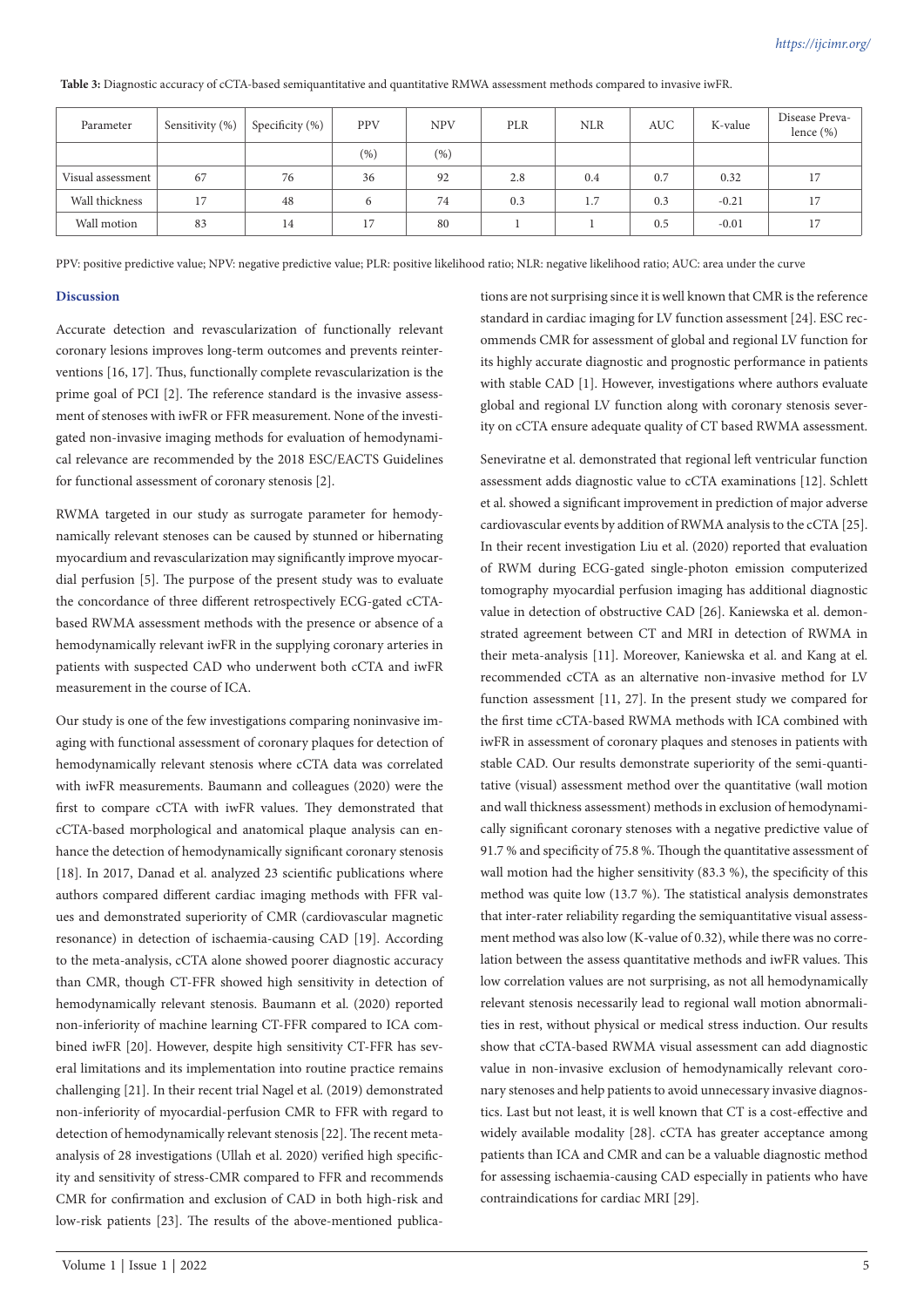There are several limitations in this study. The first, and the most important, is the fact that the study was performed retrospectively, and the decision of the diagnostic method was made on an individual basis by cardiologists depending on severity of symptoms and individual preference rather than by randomization. This could be the reason why some patients without hemodynamically relevant stenoses underwent ICA before cCTA. Secondly, the study is limited by a small study cohort. Furthermore, only 17% of stenoses revealed hemodynamically relevant iwFR values ( $\leq$ 0.89). This may be explained by the fact that patients with hemodynamically relevant stenoses had more severe symptoms and directly underwent ICA with stent implantation at the target coronary artery segment. As a rule, these patients do not receive a cCTA examination before ICA. However, it has to be stated, that also patients with stable angina or even silent ischemia do profit with regard to prognosis from functionally-guided revascularization and these patients often undergo cardiac CT instead of invasive coronary angiography in the first place and they would greatly profit from a reliable non-invasive CT parameter correlating well with iwFR results. Thirdly, iwFR has not been validated for patients with LMS stenosis [2]. However, Warisawa and colleagues (2020) reported good longterm outcomes in patients with LM stenosis in whom revascularization was performed or deferred on the basis of iwFR values [30].

In our study myocardial segments were evaluated according to AHA 17-segment bulls-eye diagram without taking into consideration defacto coronary arterial dominance. What is more, we performed only CT-based RWMA assessment and were not able to correlate RWMA to cardiac MRI (the reference standard for RWMA assessment), since MRI scans were not routinely performed our study cohort. Lastly, we only assessed wall thickness at one single timepoint of the cardiac cycle, namely at RR 70%, which is the default time-point visualized in syngo.via. Assessing more timepoints, especially in systole, might have led to different results, but was out of the scope of this analysis. In conclusion, this is to the best of our knowledge the first study where different RWMA parameters derived from retrospectively ECG-gated cCTA datasets were compared to ICA combined with iwFR measurements in terms of determining hemodynamically relevant stenoses. Our results demonstrate non-inferiority of the cCTA-based semiquantitative (visual) assessment method to ICA combined with iwFR in exclusion of hemodynamically relevant stenoses in coronary arteries. Furthermore, our results showed that the quantitative assessment methods (wall thickness and wall motion assessment) did not provide any additional diagnostic value. Our findings suggest that cCTA-based semiquantitative (visual) RWMA assessment should be included in radiological reports along with anatomical and morphological plaque characterization in case of coronary CT angiographies being performed with retrospective ECG-gating. We believe that retrospectively ECG-gated cCTA can be a valuable diagnostic method for assessment of the coronary arteries and as a one-stop-shop examination additional assessment of LV regional and global function especially in patients who have contraindications for cardiac MRI.

**Statements and Declarations:** The authors declare no conflict of interest.

#### **References**

1. Knuuti J, Wijns W, Saraste A, Capodanno D, Barbato E, et al. 2019 ESC Guidelines for the diagnosis and management of chronic coronary syndromes. 2020; 41(3):407-477 [DOI: 10.1093/eurheartj/ ehz425].

2. Neumann F-J, Sousa-Uva M, Ahlsson A, Alfonso F, Banning AP, et al. ESC/EACTS Guidelines on myocardial revascularization. 2018; 40(2):87-165. [DOI: 10.1093/eurheartj/ehy394].

3. Davies JE, Sen S, Dehbi HM, Al-Lamee R, Petraco R, et al. Use of the Instantaneous Wave-free Ratio or Fractional Flow Reserve in PCI. 2017; 376(19):1824-1834. [DOI: 10.1056/NEJMoa1700445].

4. Gotberg M, Frobert O. Instantaneous Wave-free Ratio versus Fractional Flow Reserve. 2017; 377(16):1596-1597. [DOI: 10.1056/ NEJMc1711333].

5. Baumann S, Schaefer AC, Hohneck A, Mueller K, Becher T, et al. [Instantaneous wave-free ratio ( $iFR(R)$ ) in patients with coronary artery disease]. 2018; 43(7):621-627. [DOI: 10.1007/s00059-017-4608- 8].

6. Patel MR, Peterson ED, Dai D, Brennan JM, Redberg RF, et al. Low diagnostic yield of elective coronary angiography. 2010; 362(10):886- 895. [DOI: 10.1056/NEJMoa0907272].

7. Balfour PC, Gonzalez JA, Kramer CM. Non-invasive assessment of low- and intermediate-risk patients with chest pain. 2017; 27(3):182- 189. [DOI: 10.1016/j.tcm.2016.08.006].

8. Knuuti J, Ballo H, Juarez-Orozco LE, Saraste A, Kolh P, et al. The performance of non-invasive tests to rule-in and rule-out significant coronary artery stenosis in patients with stable angina: a meta-analysis focused on post-test disease probability. 2018; 39(35):3322-3330. [DOI: 10.1093/eurheartj/ehy267].

9. Cury RC, Nieman K, Shapiro, Butler J, Nomura CH, et al. Comprehensive assessment of myocardial perfusion defects, regional wall motion, and left ventricular function by using 64-section multidetector CT. 2008; 248(2):466-475. [DOI: 10.1148/radiol.2482071478].

10. investigators SH. CT coronary angiography in patients with suspected angina due to coronary heart disease (SCOT-HEART): an open-label, parallel-group, multicentre trial. 2015; 385(9985):2383- 2391. [DOI: 10.1016/S0140-6736(15)60291-4].

11. Kaniewska M, Schuetz GM, Willun S, Schlattmann P, Dewey M. Noninvasive evaluation of global and regional left ventricular function using computed tomography and magnetic resonance imaging: a meta-analysis. 2017; 27(4):1640-1659. [DOI: 10.1007/s00330-016- 4513-1].

12. Seneviratne SK, Truong QA, Bamberg F, Rogers IS, Shapiro, et al. Incremental diagnostic value of regional left ventricular function over coronary assessment by cardiac computed tomography for the detection of acute coronary syndrome in patients with acute chest pain: from the ROMICAT trial. 2010; 3(4):375-383. [DOI: 10.1161/CIRCI-